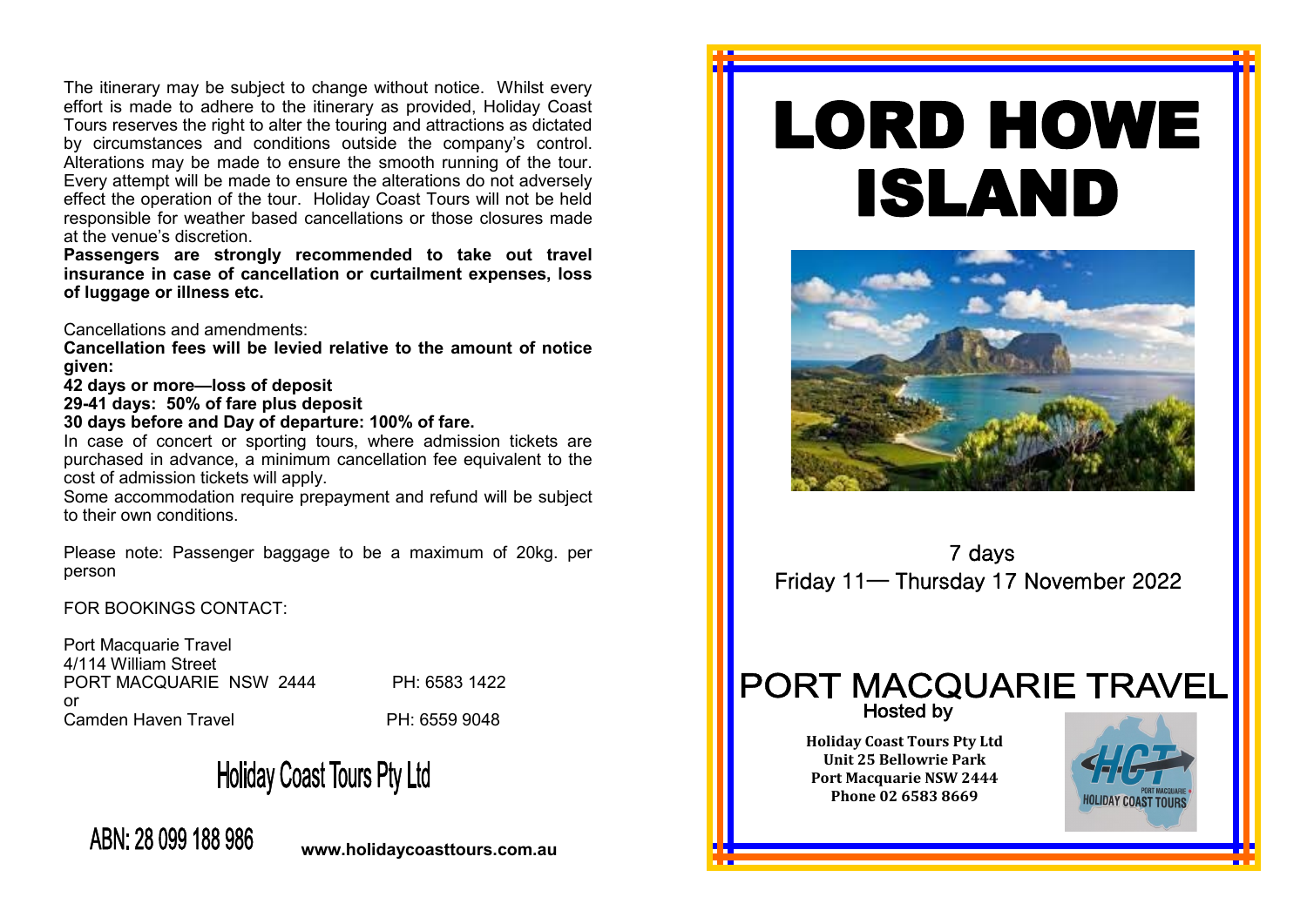

**Leave the pace of modern life behind you and immerse yourself in the spectacular surroundings of World Heritage listed Lord Howe Island.**

#### DAY 1: PORT MACQUARIE TO SYDNEY Friday 11 Nov 22

Welcome to our incredible tour to **Lord Howe Island**. Located 702km north east of Sydney and directly east of Port Macquarie, the island is an exceptionally beautiful holiday destination which has become one of those secrets that visitors prefer to keep to themselves! Today we have a leisurely journey to **Sydney** before our morning flight tomorrow. We depart the Port Macquarie coach terminal at 9.00am with morning tea & lunch en-route.

**Mantra Sydney Airport**| PH: 02 8398 0700 Lunch at own expense | Dinner at hotel

.

#### **DAY 2: Sydney to Lord Howe Saturday 12 Nov 22**

We are transferred to Sydney Airport where we board our flights. We are met on arrival at the airport and transferred to our accommodation. Unpack and relax as this will be our home for the next five nights. This afternoon we have free time before dinner at **Anchorage Restaurant.** A great start to a fantastic tour ahead.

**Blue Lagoon Lodge** | PH: 02 6563 2006 Breakfast at hotel | Lunch at own expense | Dinner at Anchorage Restaurant

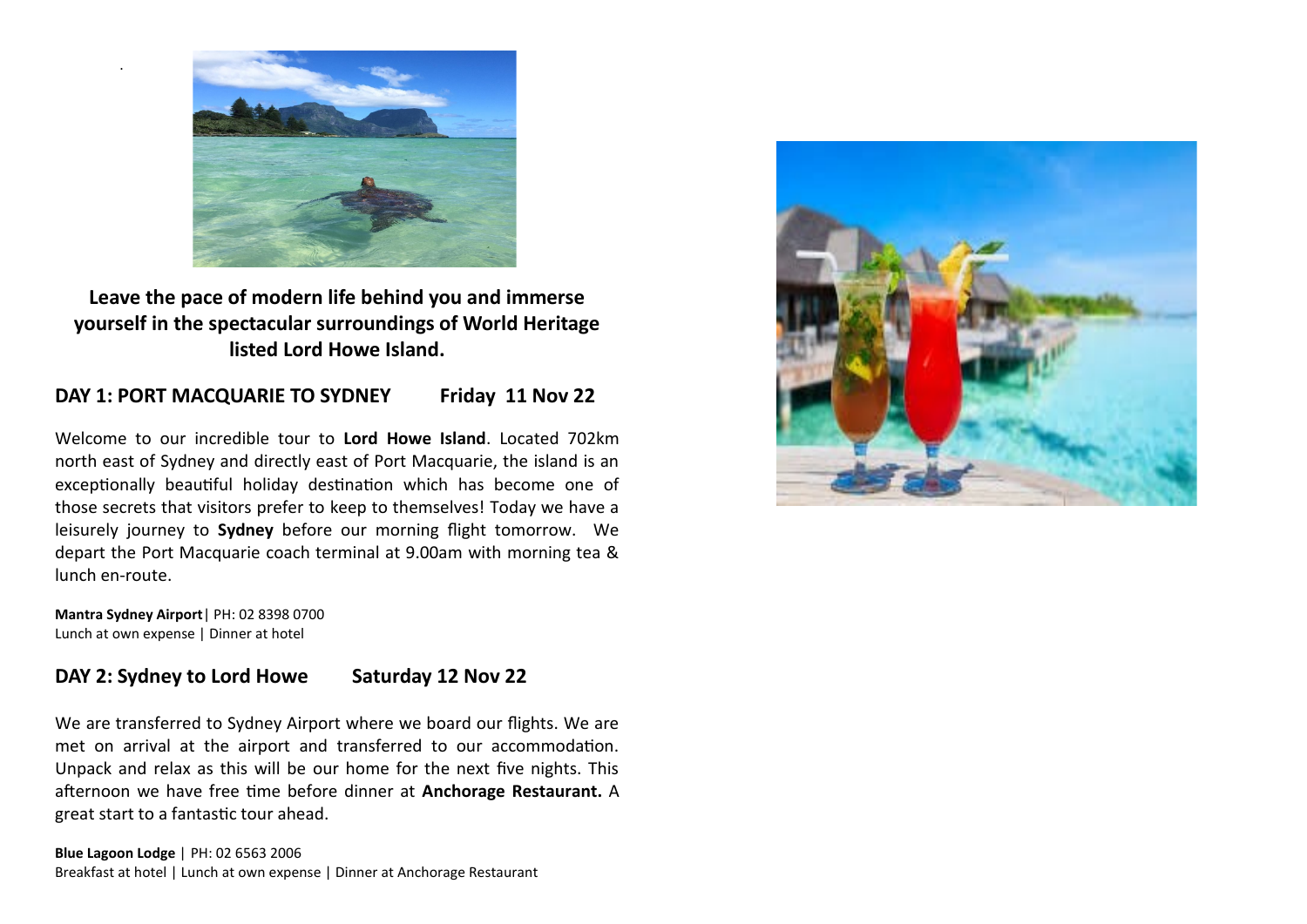#### *TOUR INCLUSIONS:*

- *Air conditioned coach travel*
- *Economy flights*
- 6 night's motel accommodation
- 1 hotel cooked breakfast at Mantra Sydney Airport
- 5 cooked breakfasts at Anchorage Restaurant
- 1 hotel three course dinner at Mantra Sydney Airport
- 5 included two course dinners see below
- 3 included lunches see below
- Return airport transfers on Lord Howe Island
- Touring on Lord Howe Island with Lord Howe Island Marine Adventures – see below
- Dinner at the Anchorage Restaurant
- Chase 'n' Thyme Half Day Island Tour
- Light lunch
- Dinner at the Golf Club
- Around Island Cruise
- Lunch at Anchorage Restaurant
- North Bay Half Day Tour
- Dinner at Beach House on the Moon
- Glass Bottom Boat Cruise
- Island Ramble Walking Tour
- Dinner at the Bowling Club
- Little Island Walking Tour
- Entry to Ginny's Shed
- Lunch at Coral Café
- Entry to Museum and lecture by Ian Hutton
- Dinner at Coral Café

## **DAY 3: Island Touring Sunday 13 Nov 22**

We are collected from breakfast for our **chase 'n' thyme half day Island tour**. The tour gives a fascinating insight into the flora, fauna and also the unique Island way of life. Learning about Lord Howe Island from early settlement days until now is totally intriguing. We are even invited to the home of a local for morning tea. Our tour includes an explanation of every venue on the island including the waste and re-cycling centre (which is more interesting than you may imagine)! Dinner this evening is at the picturesque **Golf Club**.

**Blue Lagoon Lodge** | PH: 02 6563 2006

Breakfast at Anchorage Restaurant | Packed lunch included | Dinner at Golf Club

#### **DAY 4: Big Day Out Monday 14 Nov 22**

We have a "Big Day Out" planned today. This morning, if the weather is good, we will take the opportunity to do our **Around Island Cruise**. The cruise takes us close to the stunning vertical cliffs of Mt Gower and Mount Lidgbird. We can spot Ball's Pyramid in the distance on our way around the island. Cruise past the Admiralty Isles, see the arch, the Gulch and the Herring Pools. Bird life is in abundance on the island and it's a great opportunity to see some of them, such as the red-tailed tropic bird, masked boobies, sooty terns and common noddies that nest on the cliffs and outer islands. The **Marine Adventures** team will be taking us on an indepth **tour to the North Bay of the island** today. Here we can view the large variety of fish, turtles, stingrays and amazing corals of the world's southern-most barrier reef on a glass bottom boat. The islands history of marine life will be portrayed with the relaxed commentary through the eyes of a sixth generation islander. There is an opportunity to snorkel in waters with some of the best visibility available. Bring your swimsuit, walking shoes and a hat (snorkelling gear and wetsuits are available on the boat) as the day could include anything and everything! This evening we sample another restaurant of the island at **Beach House on the Moon** at **Milky Way**. The menu often includes fresh fish caught by local fishermen and local produce as much as possible.